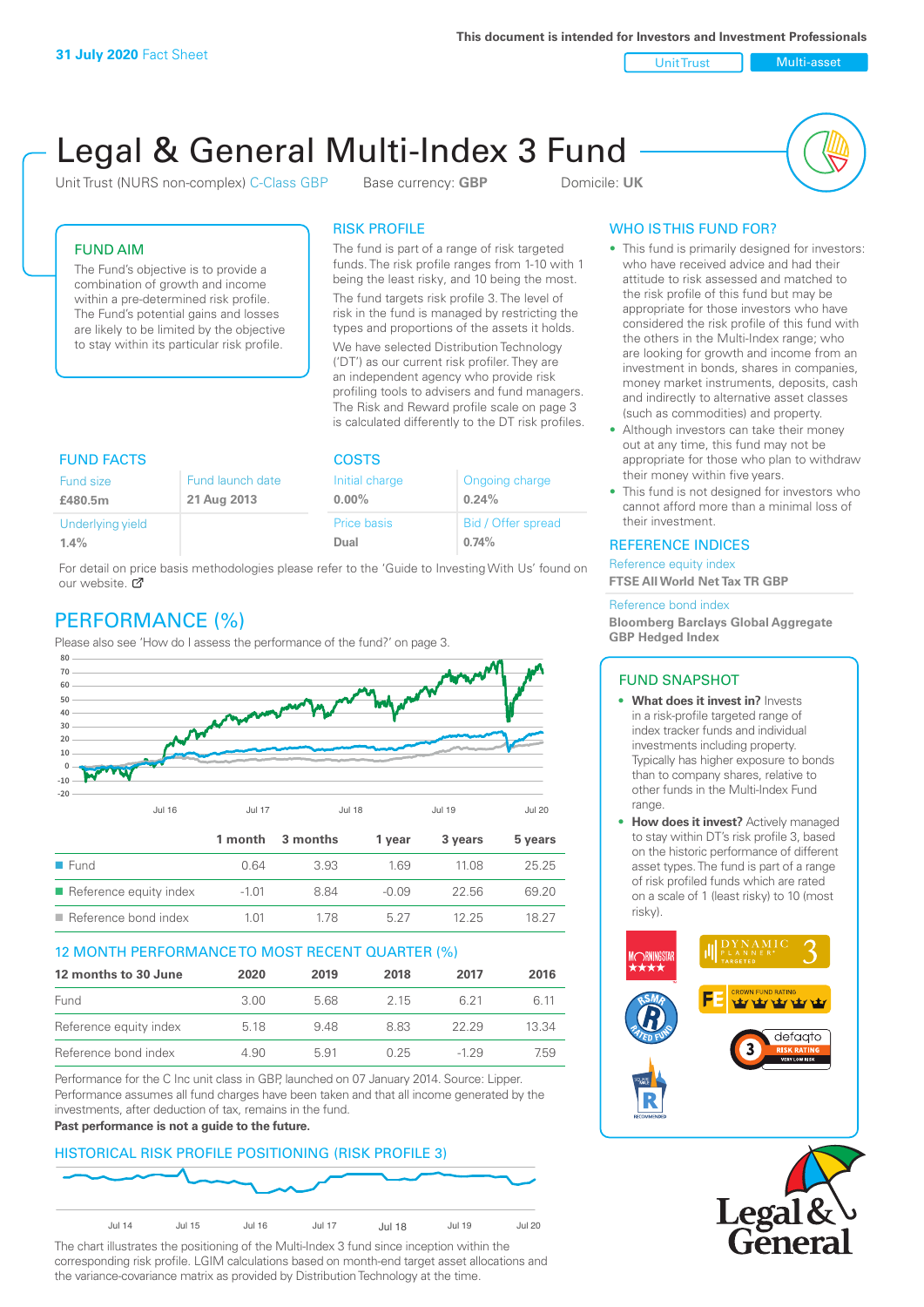# Legal & General Multi-Index 3 Fund

Unit Trust (NURS non-complex) C-Class GBP

# PORTFOLIO BREAKDOWN

All data source LGIM unless otherwise stated. Totals may not sum due to rounding.





## FUND MANAGERS

The fund managers have responsibility for managing the multi-index fund range. They are part of the Multi-Asset Funds (MAF) team in LGIM. This team focuses on designing and managing multi-asset funds that are tailored to match the specific objectives of various client types. The team sits within a wider Asset Allocation team which combines both depth of experience with a broad range of expertise from different fields, including fund management, investment consulting and risk management roles.

# TOP 10 HOLDINGS (%)

| Cash                                                   | 16.8 |
|--------------------------------------------------------|------|
| L&G Sterling Corporate Bond Index Fund                 | 10.6 |
| L&G All Stocks Gilt Index Trust                        | 9.1  |
| <b>LGIM Global Corporate Bond Fund</b>                 | 8.6  |
| L&G Global Inflation Linked Bond Index Fund            | 8.5  |
| L&G Short Dated Sterling Corporate Bond Index Fund     | 5.1  |
| L&G Emerging Markets Government Bond (US\$) Index Fund | 4.4  |
| L&G UK Index Trust                                     | 4.0  |
| L&G US Index Trust                                     | 3.9  |
| L&G High Income Trust                                  | 3.7  |

**Important:** Due to exceptional market conditions, spreads are currently volatile and may be higher than indicated. To see the latest spread visit www. legalandgeneral.com/chargesandfees